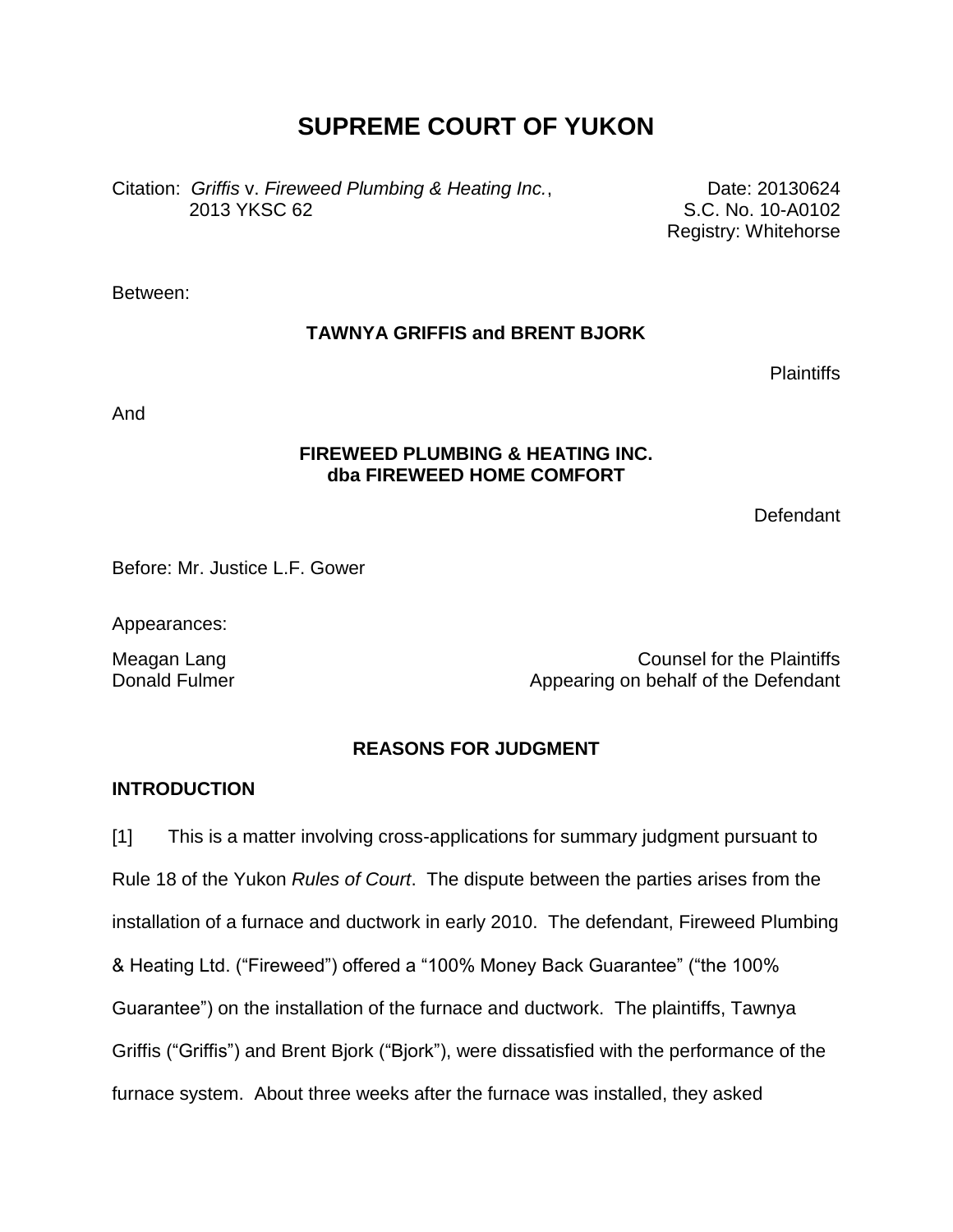Fireweed to honour the 100% Guarantee by removing the furnace and ductwork, by refunding the purchase price of the furnace and by relieving them of their obligation to pay the outstanding invoice for the ductwork, which had been invoiced separately. Fireweed refused to do so, claiming that it had not yet had an opportunity to finish its work by making further adjustments to the operation of the furnace system. Fireweed argued that its work had to be "complete" before the 100% Guarantee came into effect.

[2] The plaintiffs sued Fireweed claiming fraud and negligent installation of the furnace system, as well as breach of contract. Fireweed counterclaimed for the outstanding cost of the ductwork.

[3] The plaintiffs made their application for summary judgment on two bases. First, that there is no defence to their claim of breach of contract on the basis of the 100% Guarantee. Second, that there is no defence to their claim for compensation for the damage to their flooring and walls during the negligent installation of the ductwork. This second aspect of their claim is based in turn on: (a) an assertion that the job was not done in a good and workmanlike manner; and (b) the "Property Protection Guarantee" also offered by Fireweed in connection with the furnace system installation. The plaintiffs claim total damages of \$17,468.40, plus prejudgment interest and court costs.

[4] Fireweed's cross-application for summary judgment is based on the outstanding invoice for the ductwork in the amount of \$6,667.50.

### **LAW**

[5] Rule 18(1) of the *Rules of Court* states:

"In an action in which an appearance has been entered, … the plaintiff, on the ground that there is no defence to the whole or part of a claim, or no defence except as to amount,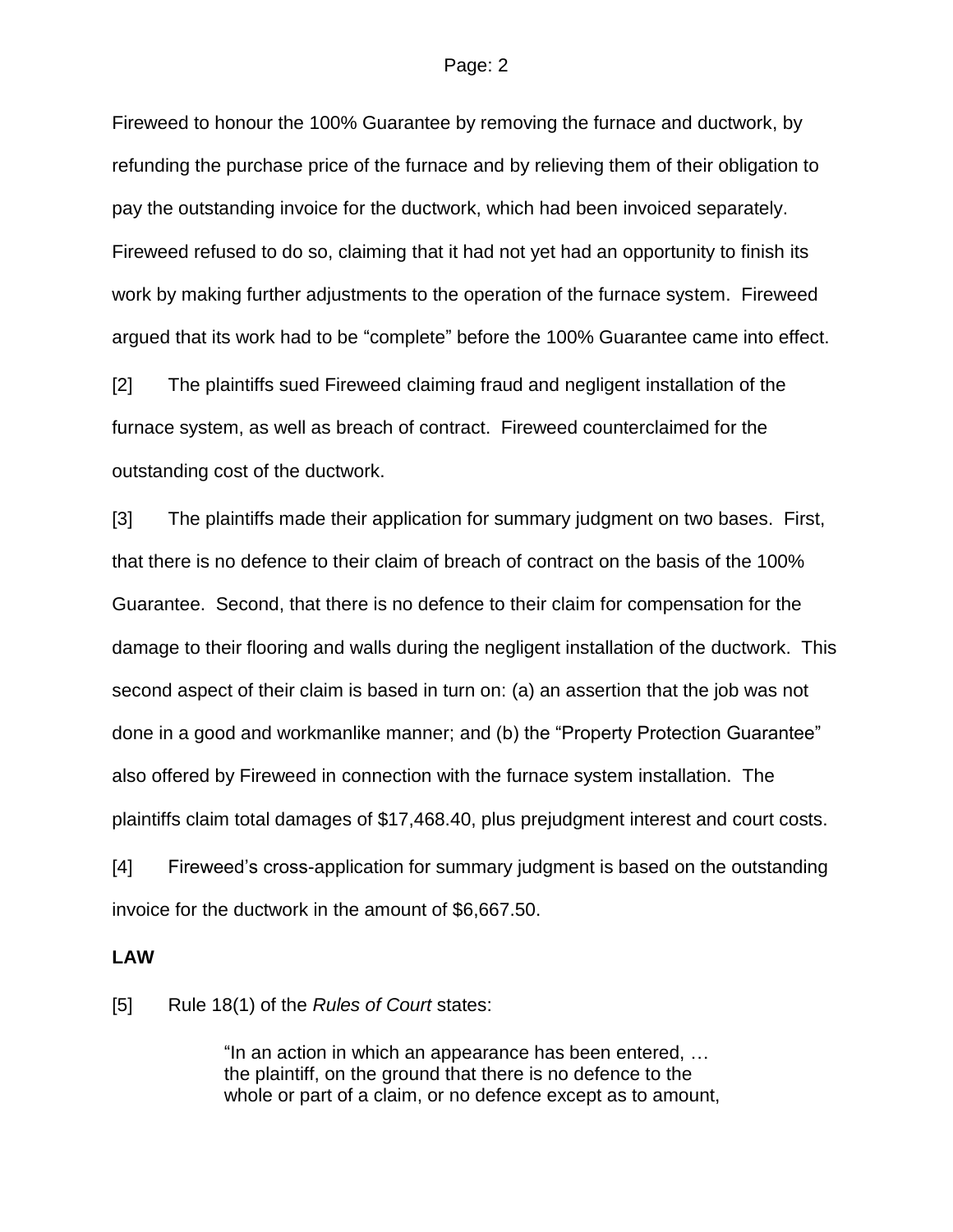may apply to the court for judgment on an affidavit setting out the facts verifying the claim or part of the claim and stating that the deponent knows of no fact which would constitute a defence to the claim or part of the claim except as to amount."

[6] In *Canada (Attorney General) v. Lameman*, 2008 SCC 14, the Supreme Court of

Canada set out the principle that claims which have no chance of success should not

proceed to trial. At para. 10, the Court said:

"… The summary judgment rule serves an important purpose in the civil litigation system. It prevents claims or defences that have no chance of success from proceeding to trial. Trying unmeritorious claims imposes a heavy price in terms of time and cost on the parties to the litigation and on the justice system. It is essential to the proper operation of the justice system and beneficial to the parties that claims that have no chance of success be weeded out at an early stage. Conversely, it is essential to justice that claims disclosing real issues that may be successful proceed to trial."

[7] In *Skybridge Investments Ltd. v. Metro Motors Ltd.*, 2006 BCCA 500, the British

Columbia Court of Appeal stated, at para. 12:

"… The judge's function is limited to a determination as to whether a *bona fide* triable issue arises on the material before the court in the context of the applicable law. If a judge ruling on a Rule 18(6) application must assess and weigh the evidence to arrive at a summary judgment, the "plain and obvious" or "beyond a doubt" test has not been met."

*Skybridge* was followed by this court in *Golden Hill v. Ross Mining Limited and Norman* 

*Ross*, 2009 YKSC 80, and in *Carlick v. Canada (Attorney General),* 2012 YKSC 92.

[8] While there is to be no weighing of the evidence on a summary judgment

application, the Supreme Court did allow in *Lameman*, cited above, at para. 11, that

inferences of fact could be made on the basis of undisputed facts: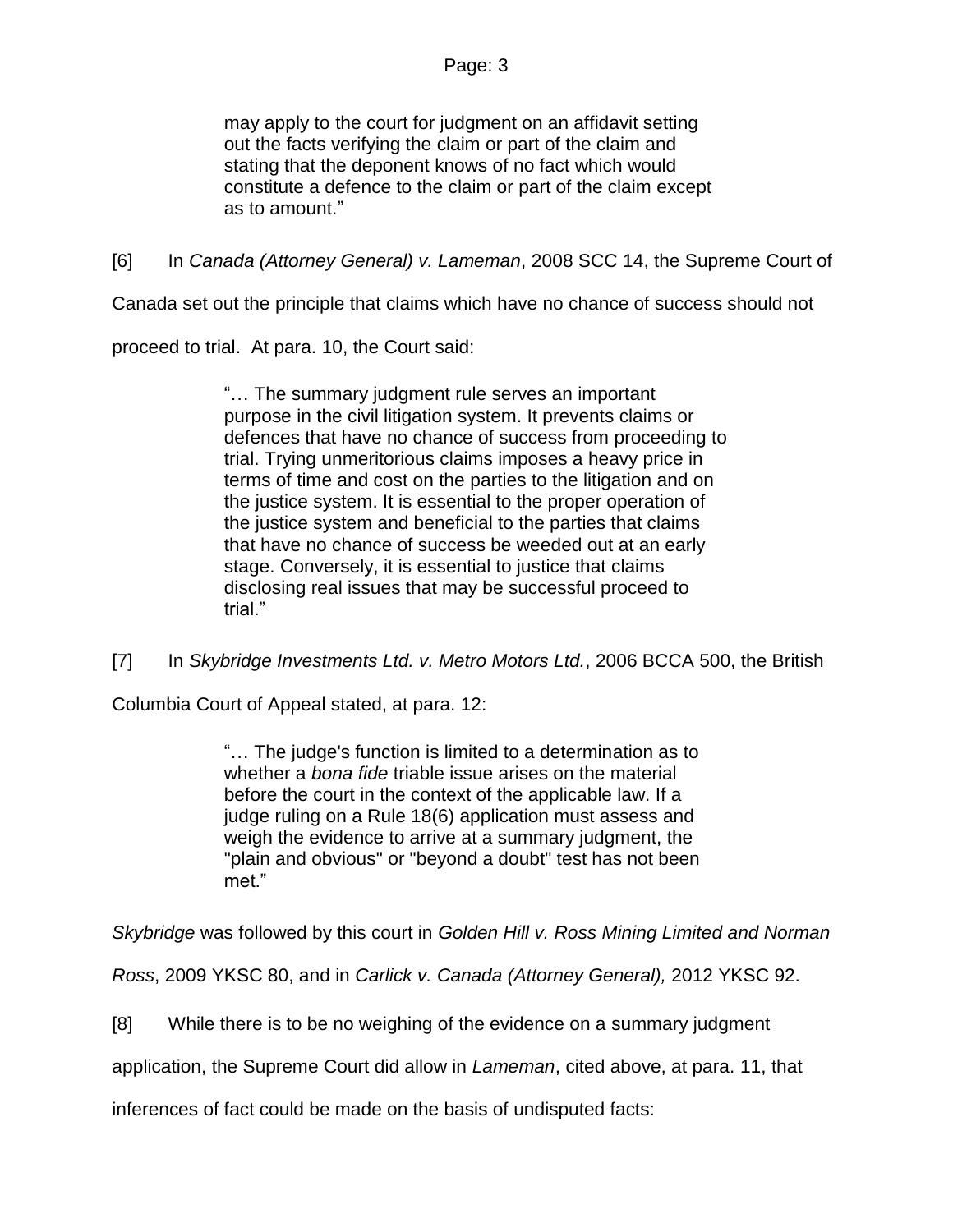"… The chambers judge may make inferences of fact based on the undisputed facts before the court, as long as the inferences are strongly supported by the facts [citation omitted]."

## **ISSUES**

[9] The global issue in each application for summary judgment is whether the

applicant has established beyond any doubt that the respondent has no defence, i.e.

that there is no *bona fide* triable issue. The specific issues arising are:

1) (a) Does Fireweed have a triable defence to the claim that, pursuant to the 100% Guarantee, it was contractually obligated to remove the furnace system and refund the purchase price on demand by the plaintiffs?

(b) If not, what are the plaintiffs' damages?

2) (a) Does Fireweed have a triable defence to the claim for the floor and wall damage?

(b) If not, what are the plaintiffs' damages?

3) (a) Do the plaintiffs have a triable defence to Fireweed's claim for the cost of the ductwork?

(b) If not, what are Fireweed's damages?

## **ANALYSIS**

## *Issue 1(a): Does Fireweed have a triable defence to the claim that, pursuant to the 100% Guarantee, it was contractually obligated to remove the furnace system and refund the purchase price on demand by the plaintiffs?*

[10] The following facts are either not in dispute or are based upon inferences of fact

from other facts which are not in dispute.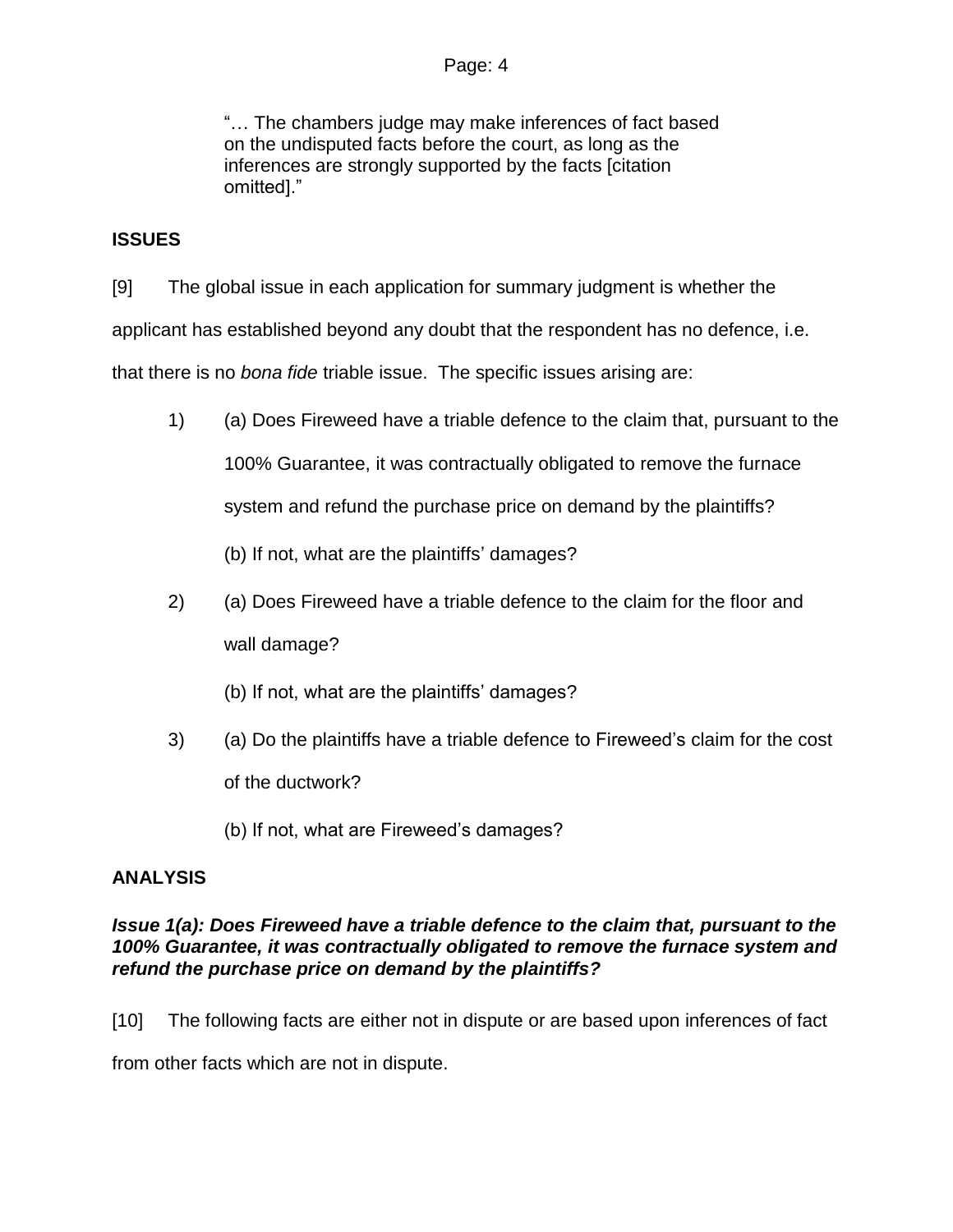[11] On January 5, 2010, a Fireweed employee inspected the plaintiffs' furnace in their home in the Porter Creek subdivision of Whitehorse. He detected a crack in the heat exchanger.

[12] On January 6, 2010, a different Fireweed representative met with Griffis to discuss the inspection of the previous day. Also on January  $6<sup>th</sup>$ , Griffis entered into a "Purchase Agreement" with Fireweed for the purchase and installation of a "Premier" forced air oil furnace for a total price of  $$12,882.45<sup>1</sup>$ . The Purchase Agreement included the 100% Guarantee, which reads as follows:

> "**100% Money Back Guarantee** We guarantee that the equipment we have installed will perform as we have stated. If the system does not heat or cool your home to your satisfaction, we will remove it and return 100% of your investment."

[13] Griffis financed the purchase the same day through the TD Canada Indirect Home Improvement Loan Program. Pursuant to the TD financing, Fireweed was paid the full amount under the Purchase Agreement within 30 days of the Purchase Agreement being signed. The plaintiffs began making payments on the loan in March 2010 and have since repaid it in full, which amounted to \$13,343.40, inclusive of interest.

[14] On or about January 21, 2010, Fireweed installed the replacement "Premier" furnace.

[15] On or about January 22<sup>nd</sup>, Griffis called Fireweed to complain that the new furnace was noisy; that the basement was hot, while the upstairs was cold; and that the

 $\overline{a}$ 

 $1$  The copy of the Purchase Agreement in evidence is dated "Jan 06/09", but that is obviously a typographical error.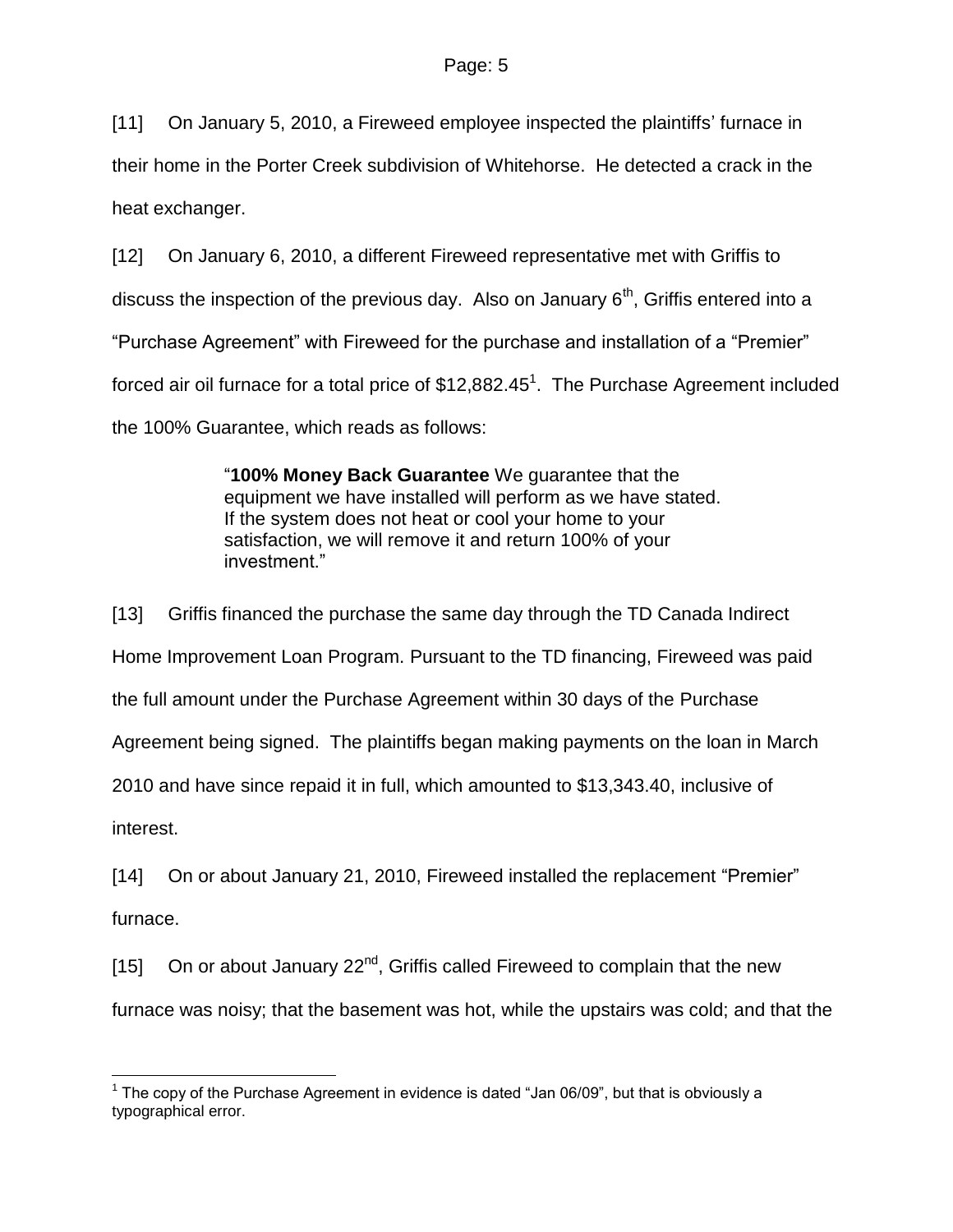house felt dry. Fireweed's president, Don Fulmer ("Fulmer"), attended at the home to check the situation. He reset the fan to run continuously, to increase humidity and to assist with the heat distribution.

[16] On January 26, 2010, Griffis again called Fulmer to complain that there had been no improvement. Fulmer attended at the home and made further adjustments.

[17] On January 28<sup>th</sup>, Fulmer attended again at the plaintiffs' home and made further adjustments. On that occasion, he noticed for the first time that there was no ductwork present for a large portion of the home. He apologized to Griffis for not recognizing that sooner and stated that Fireweed should have noticed that the house was under-ducted before it started the furnace installation. Fulmer recommended that additional ductwork be installed to improve the air distribution of the furnace system.

[18] Over the following week, Griffis and Fulmer had further discussions about the additional ductwork and, on or about February 8, 2010, Griffis instructed Fireweed to proceed.

[19] On February 9<sup>th</sup>, Fireweed began the installation of the ductwork.

[20] On February 12, 2010, Fulmer telephoned Griffis and stated that Fireweed was finished with the ductwork, but that further adjustments would still have to be made. Fireweed's invoice for the ductwork specified a "Service Date" of February 12, 2010, and stated "Duct retrofit complete, Final adjustments to airflow & temperature rise incomplete as of date – 02/12/10". The invoice was for a total of \$6,667.50.

[21] Although the installation of the ductwork was technically pursuant to a separate agreement, the position taken by Fireweed throughout has been that the installation of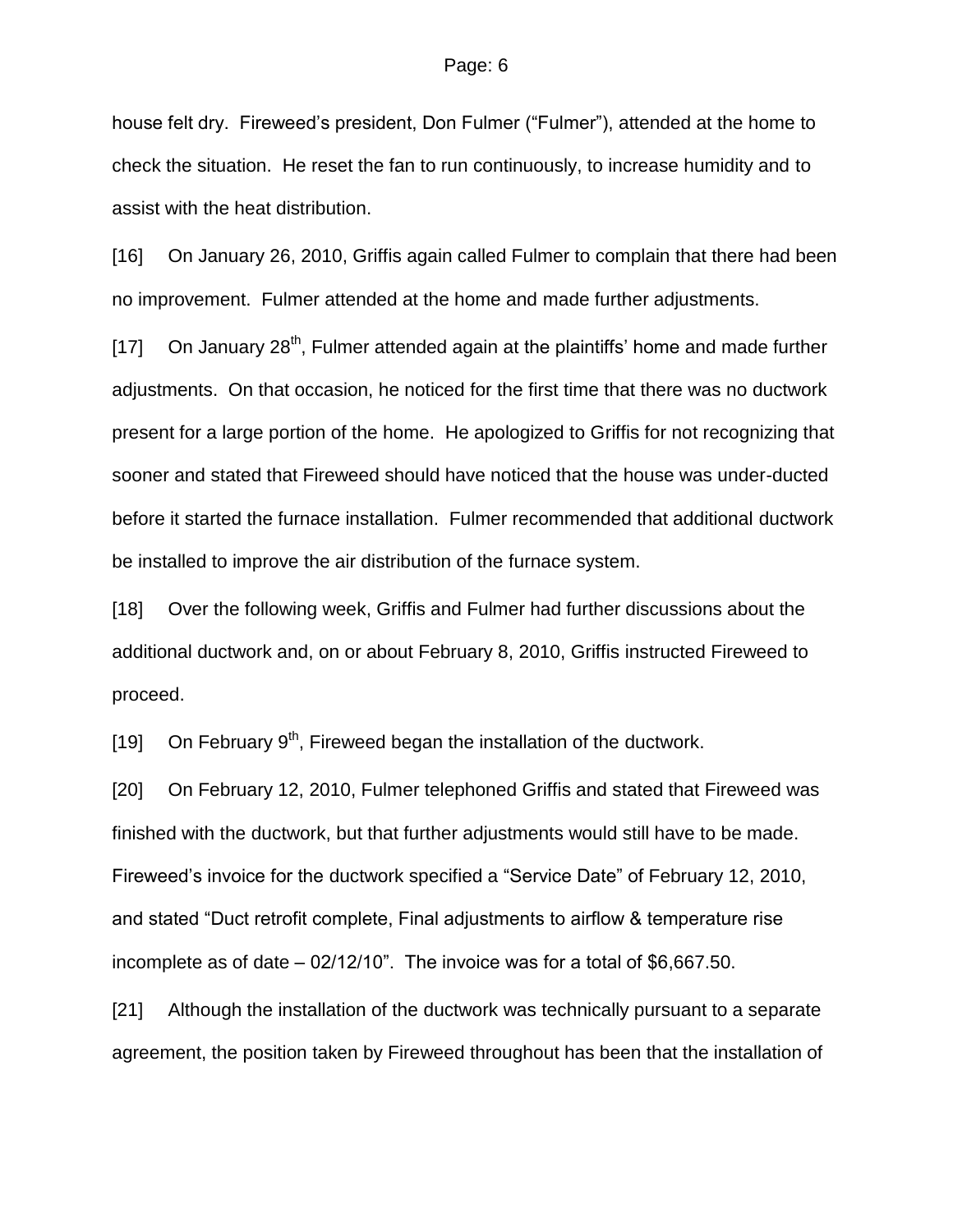both the furnace and the ductwork was part of one common agreement which included the guarantees referred to above.

[22] Griffis was unhappy, both with the large size of the ductwork, which she felt would make it difficult to cover with carpentry work, and the fact that the ducting did not remedy the noise or heat distribution problems.

[23] On February 15, 2010, Griffis met with two different heating companies to inspect the furnace system and obtain a second opinion. Fulmer also attempted to enter the residence to make further adjustments on that day, but was denied entry by the plaintiffs.

 $[24]$  On February 16<sup>th</sup>, Bjork spoke with Fulmer to indicate his dissatisfaction with the new furnace system. Fulmer indicated that Fireweed needed an opportunity to come back and make more adjustments with the system.

[25] On February 17, 2010, Griffis spoke with Fulmer and discussed the option of removing the furnace system. On February  $18<sup>th</sup>$ , Bjork had a similar discussion with Fulmer.

[26] On February 25, 2010, Fulmer sent an email to the plaintiffs providing them with two options to resolve the problem with the furnace system, neither of which involved removal of the system and both of which suggested a "Tentative Start Date: March 9th" as the date on which the 100% Guarantee would become effective. The plaintiffs rejected both options and repeated their demand that the furnace system be removed.

[27] On April 22, 2010, the plaintiffs wrote to Fireweed demanding that it remove the furnace system and refund the full purchase price, and provided a deadline for doing so.

[28] On October 18, 2010, the plaintiffs commenced the within action.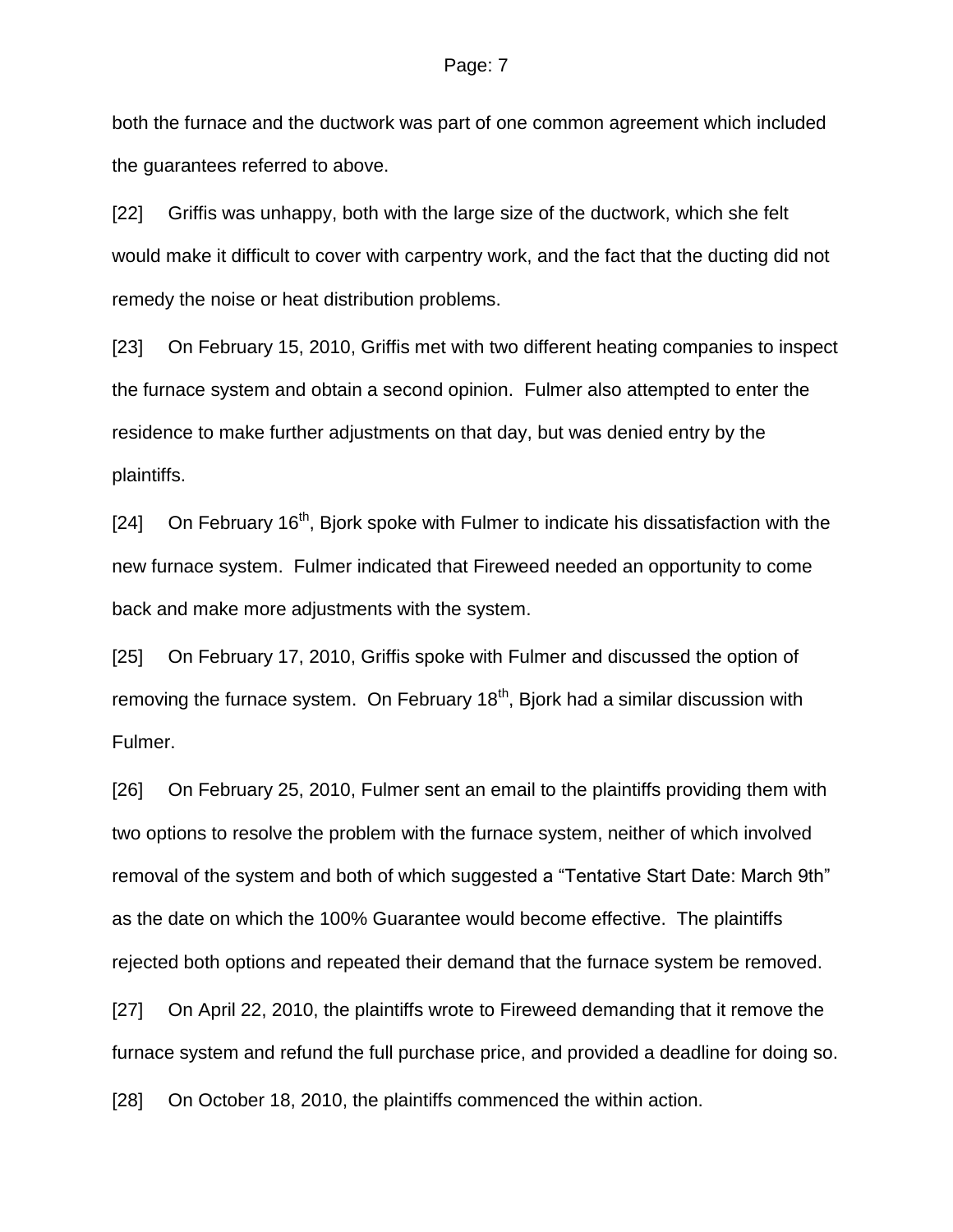[29] On June 13, 2011, the plaintiff's counsel wrote to Fireweed enclosing an offer to settle which included an option for Fireweed to take possession of the furnace by June 16th, failing which the plaintiffs would take steps to remedy the alleged damages, "including replacing the furnace in question and disposing of it in a suitable manner."

[30] In June 2011, the plaintiffs removed Fireweed's furnace system and replaced it with another system.

[31] The plaintiffs sent Fireweed an interrogatory asking what tasks had to be done before the work on the furnace system could be considered "complete". Fireweed's answer was:

> "Air balancing, fan settings, efficiency settings, temperature rise calculations. These would need to be done after each air adjustment. And then possibly again as to adjust temperature drops."

[32] As noted in *Palani v. 0715640 B.C. Ltd.*, 2007 BCPC 235, at para. 16, there is surprisingly little case authority involving disputes about "money-back" guarantees and such cases must be decided on a traditional contract law analysis. In *Palani*, the plaintiff had paid for a laser treatment program for hair loss. He was provided with a money-back guarantee for the treatment. The court noted that the guarantee was obviously an important marketing tool for the defendant. The court also commented that as a "consumer-related guarantee written by the defendant" any lack of clarity or dispute in its interpretation would be construed against the defendant.

[33] In the case at bar, the 100% Guarantee is also an important marketing tool for Fireweed and was specifically listed by Griffis as one of the reasons she chose to proceed with the purchase of the furnace system in the first place.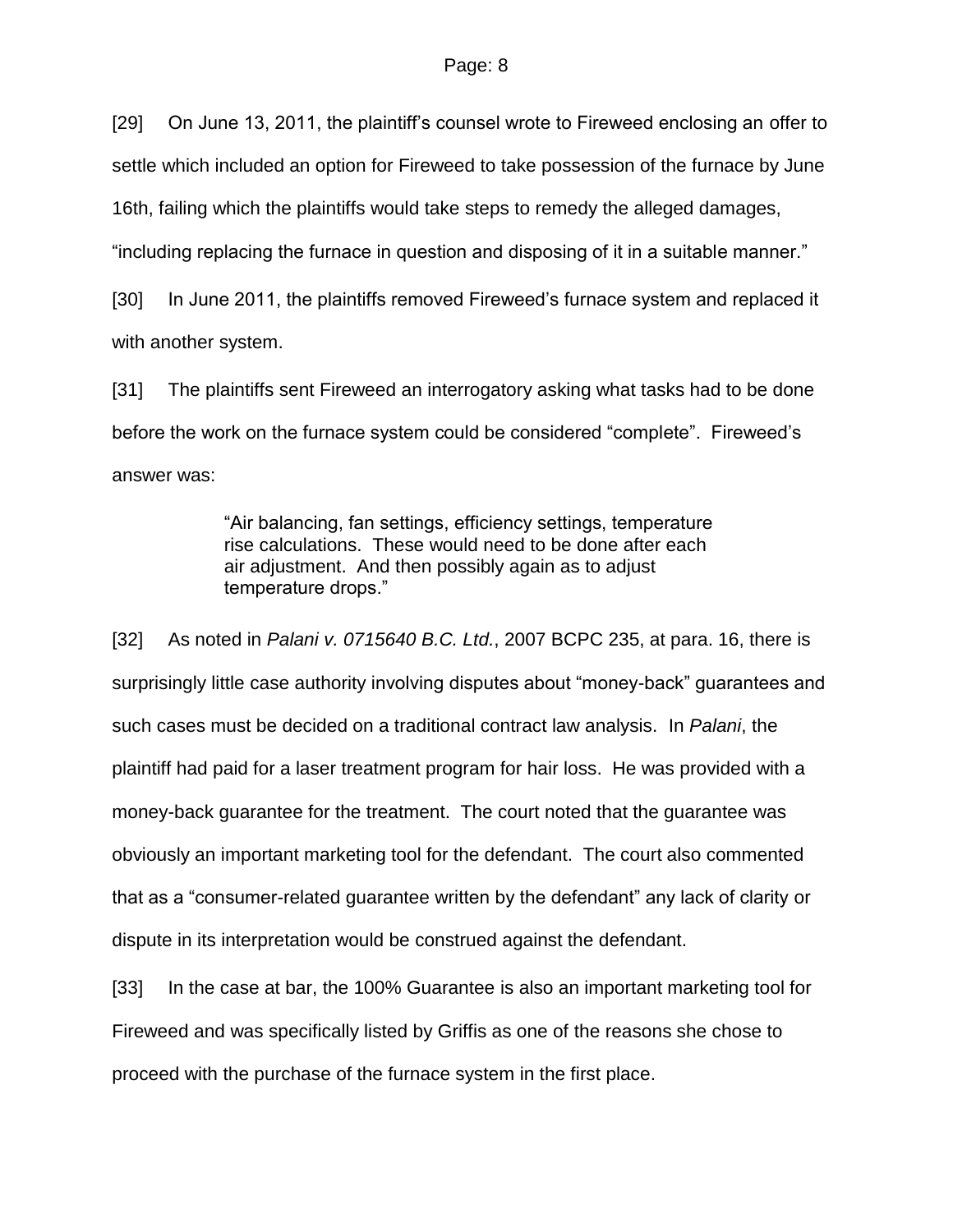[34] Fireweed submitted that its argument that the work needed to be "complete" before the 100% Guarantee took effect is supported by the language in the guarantee: "We guarantee that the equipment we have installed will perform as we have stated." (my emphasis). I agree that the past tense of these words suggests that Fireweed must be given an opportunity to complete the installation of the hardware before the 100% Guarantee takes effect. However, Fulmer's email to the plaintiffs on February 25, 2010 confirmed that the "Duct installation was started on Feb 9 and completed on Feb 12" (my emphasis). That fact was further confirmed in Fireweed's invoice to the plaintiffs for the ductwork. Thus, there was no further "equipment" left to install. Rather, as was confirmed by Fireweed's interrogatory answer, the work which it maintained remained to be done all had to do with various adjustments to the system. Fireweed argued that it is only "common sense" to interpret the 100% Guarantee to mean that the completion of the installation must include an opportunity for Fireweed to make the necessary adjustments to the system so that it operates to the satisfaction of the purchasers.

[35] The logical result of this argument is that Fireweed should be able to determine, in its sole discretion, when the 100% Guarantee becomes effective. Indeed, Fulmer's submission at the hearing was "Once we tell them we're complete, we're complete." In other words, the purchasers may have to wait for an unspecified amount of time, which presumably could be 30, 60 or 90 days, or more, for Fireweed to make that determination.

[36] However, the unqualified language used by Fireweed in the 100% Guarantee does not allow for such an interpretation. The argument invites me to imply or read into the 100% Guarantee a condition which is simply not present, i.e. that Fireweed must be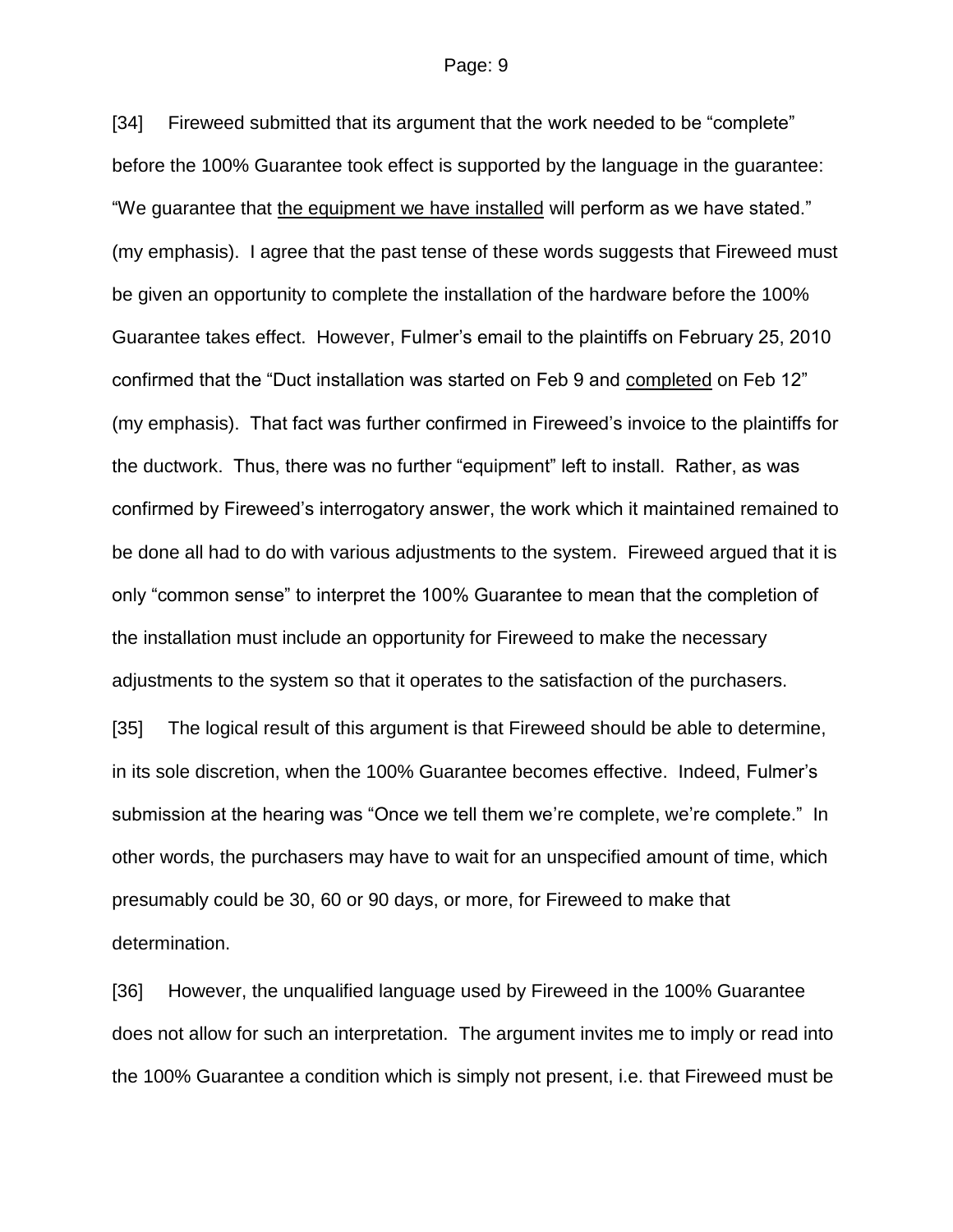given an opportunity to make adjustments to the system before the purchasers can claim that they are dissatisfied with it. On the contrary, the plain language of the 100% Guarantee is that, once the equipment has been installed: "If the system does not heat or cool your home to your satisfaction, we will remove it and return 100% of your investment." In other words, once the installation of the furnace system hardware is complete, then the 100% Guarantee is unconditional. Finally, if there is any ambiguity in the wording of the 100% Guarantee, then I would apply the principle of *contra proferentum*. That is, I would construe any lack of clarity or ambiguity in the interpretation of this consumer-related contract must be construed against the drafter, Fireweed. In short, the 100% Guarantee is virtually unconditional and there is no implied condition that Fireweed be given a reasonable opportunity to make adjustments to the furnace system.

[37] The evidentiary record shows that the plaintiffs were unhappy with the Fireweed system virtually from the first day or two of its operation. That dissatisfaction did not diminish with the installation of the ductwork. By the time the plaintiffs initially demanded that Fireweed remove the system and refund their purchase monies, the system had been operating for approximately three weeks. Finally, there was no suggestion by Fireweed that there was any lack of good faith by the plaintiffs in asserting their dissatisfaction with the system.

[38] Thus, I conclude that there is no triable defence to the plaintiffs' claim that, pursuant to the 100% Guarantee, Fireweed was contractually obligated to remove the furnace system and refund the purchase price, as demanded.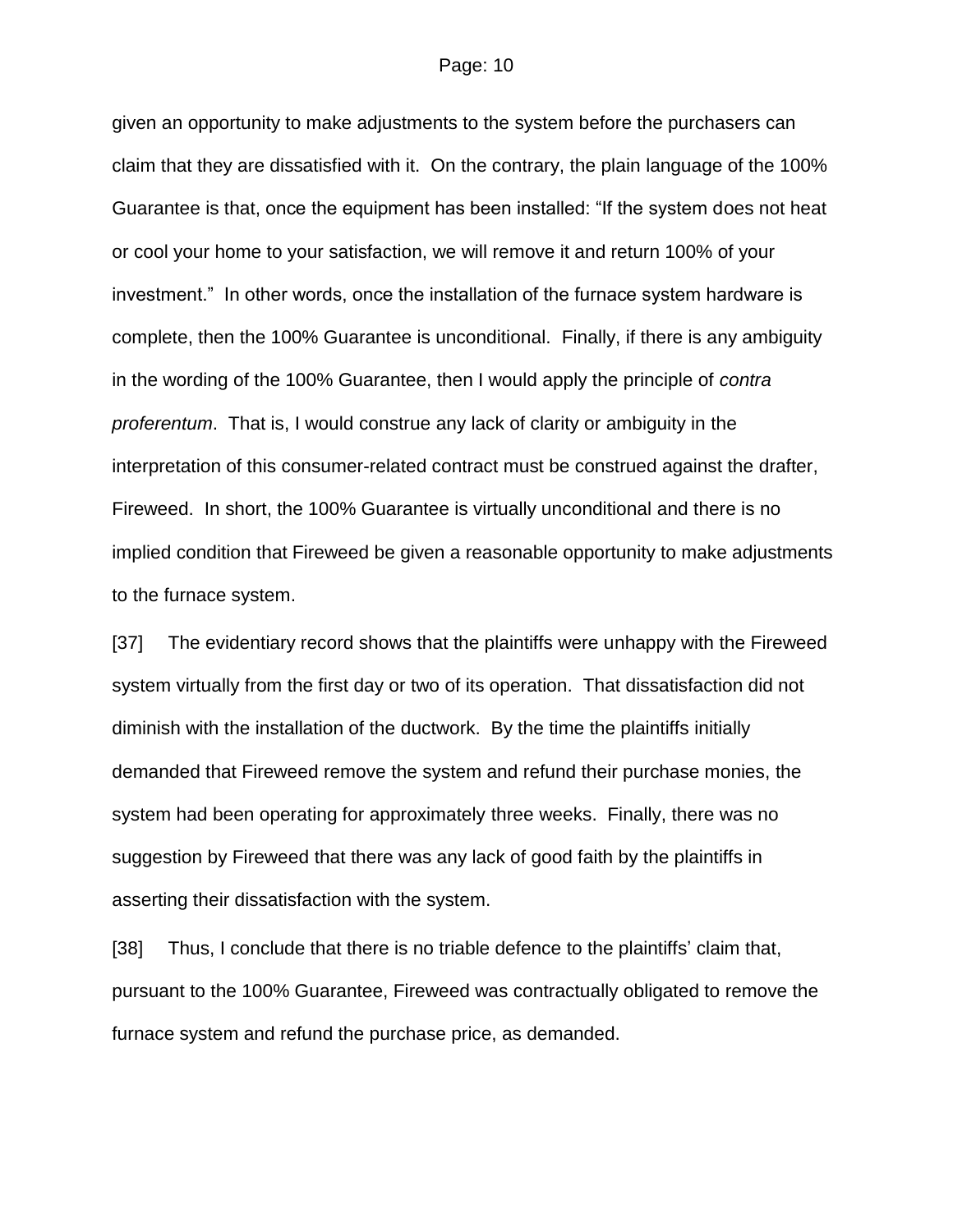## *Issue 1(b): What are the plaintiffs' damages for the failure to honour the 100% Guarantee?*

[39] Fireweed argued that it was never advised that the plaintiffs had removed the furnace system. However, Fulmer acknowledged in his affidavit that the removal was mentioned in an offer to settle from the plaintiffs dated January 4, 2011. Further, it is uncontested that the plaintiffs' counsel wrote to Fireweed on June 13, 2011 reminding it of the option to attend the plaintiffs' property to take possession of the installed furnace. The letter further indicated that if no steps were taken by Fireweed by June 16, 2011, the plaintiffs would be replacing the furnace and disposing of it. On this basis, I do not accept Fireweed's submission that it was never advised of the removal of the furnace system. Even if Fireweed was unwilling to accept the offer to settle, it could easily have made alternative arrangements to retake possession of the furnace system, but it obviously chose not to do so.

[40] Fireweed's other argument on damages was that the plaintiffs have only provided an estimate and not a final invoice to verify their actual cost for the removal of the furnace system. However, in her second affidavit, Griffis attached as exhibits three documents from Matheson Oil Burner Service. The first is dated March 15, 2010, and is marked as a "Quote" for the removal of Fireweed's furnace and ductwork in the amount of \$1,500 plus GST, for a total of \$1,575. The second document is also dated March 15, 2010, and is a further "Quote" for the replacement furnace in the total amount of \$5,000, before GST. However, this document also includes a reference to a chimney liner as an "extra", in the amount of "\$1,000 installed". Thus, the cost of the furnace alone was \$4,000, as Griffis deposed in her affidavit. The third document is the final invoice dated June 30, 2011, showing that the cost of the new furnace "Installed" was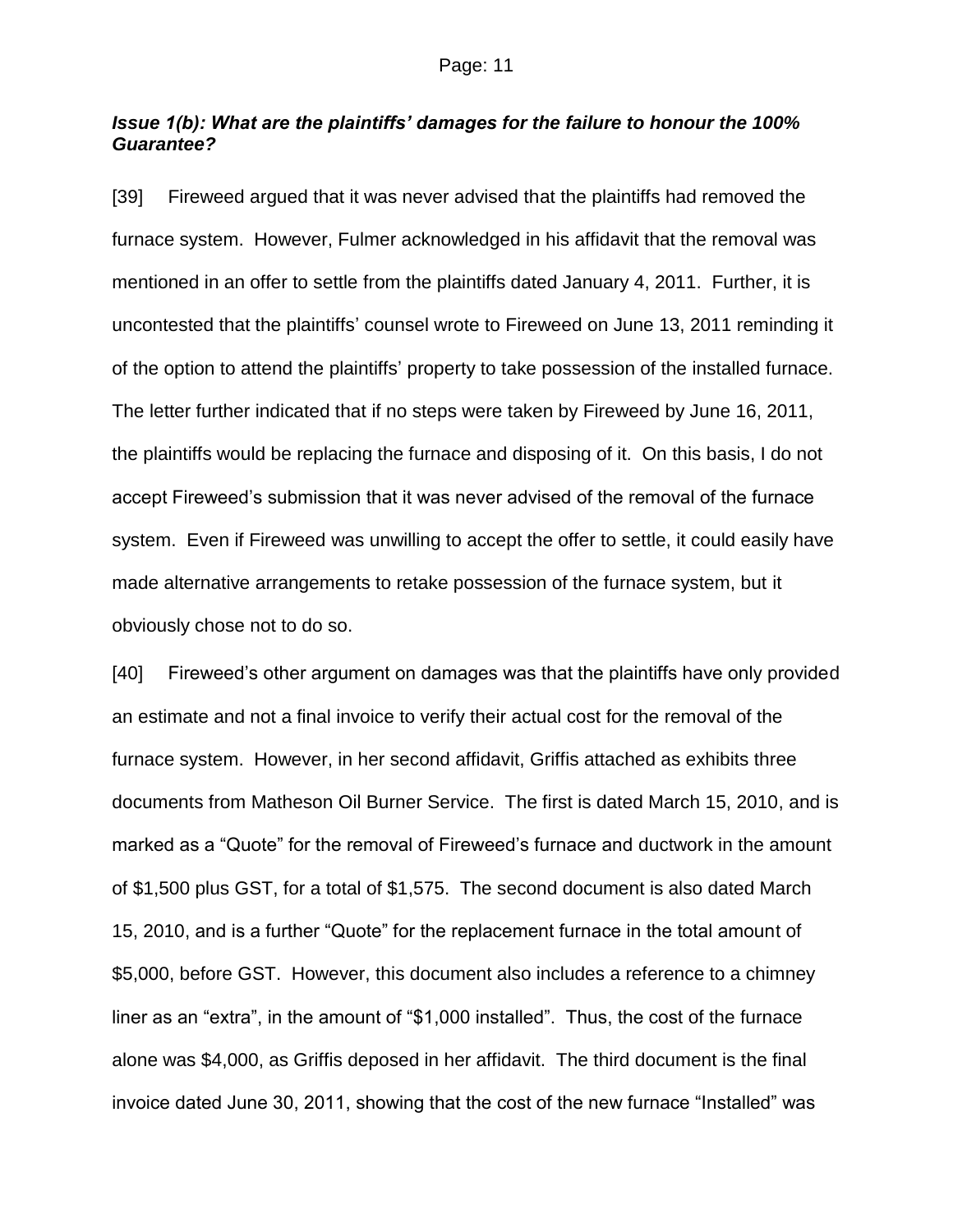\$5,500, before GST. However, as Griffis deposed, and confirmed by the first document, this price of \$5,500 included the \$1,500 for the removal of the old system, and the \$4,000 for the new furnace. While the documentation is a little convoluted at first glance, I am satisfied that the plaintiffs have proven on a balance of probabilities that their damages for the removal of the furnace system are \$1,575, inclusive of GST.

[41] Further, Griffis deposed in her first affidavit that the purchase price of Fireweed's "Premier" furnace was \$12,882.45 and that the interest charges increased the total cost to \$13,343.40. Fulmer accepted these numbers as "true" in his affidavit.

[42] Finally, the plaintiffs' damages in this aspect of their claim are reduced by the salvage value of the removed furnace. Griffis deposed in her second affidavit that she sold the removed furnace for \$300.

[43] Thus, I conclude that the plaintiffs' total damages resulting from Fireweed's failure to honour the 100% Guarantee are \$14,618.40 (\$1,575 + \$13,343.40 - \$300).

## *Issue 2(a): Does Fireweed have a triable defence to the claim for the floor and wall damage?*

[44] Here, counsel for the plaintiffs argued that Fireweed breached an implied term in the Purchase Agreement, and in the subsequent agreement to install the ductwork, that the work would be carried out in a proper and workmanlike manner. Counsel also focused on certain wood chip damage around the periphery of one of the air vent holes in the hardwood floor, which was still visible when the air vent register cover was in place. This led Fireweed to respond that Griffis had promised to install different decorative register covers, the borders of which would be wide enough to cover the wood chip damage.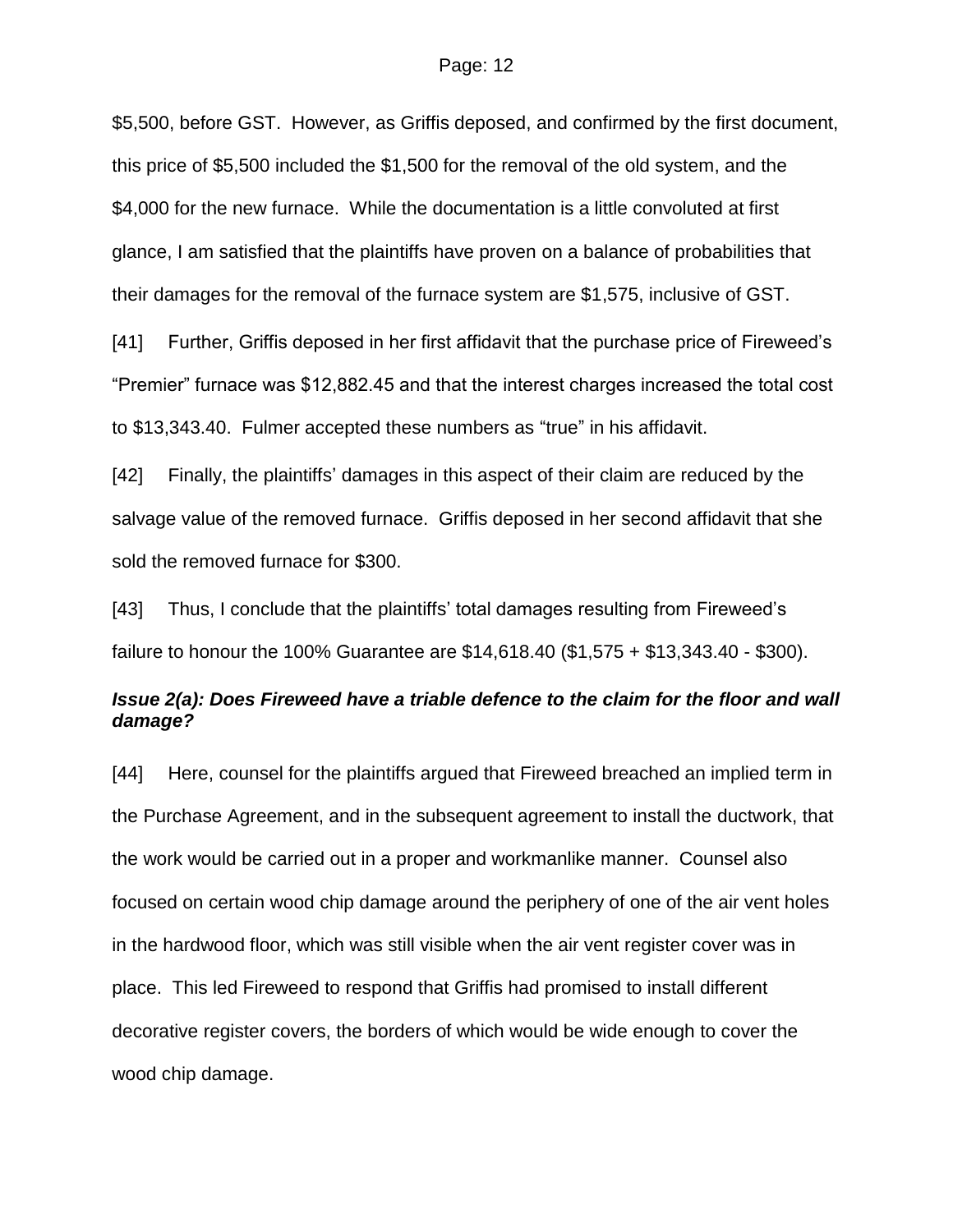[45] In my view, the wood chip damage is a red herring, as is the whole question of whether the work was carried out in a proper and workmanlike manner.

[46] The real issue here begins with Fireweed's refusal to honour the 100% Guarantee. That forced the plaintiffs to hire their own contractor to remove the "Premier" furnace and the ductwork. It was the removal of the ductwork which left the holes in the basement walls and in the upstairs wood floor. Accordingly, I interpret the 100% Guarantee to include the cost of the repairs to those holes. Further, any doubt in that regard is expressly resolved by the additional "Property Protection Guarantee" in the Purchase Agreement, which states: "All property such as…floors [and] walls…are protected. Damaged property will be replaced or repaired…"

[47] Fireweed argued that the plaintiffs "agreed" to the holes when they agreed to the installation of the ductwork. While that is no doubt correct, it is not a defence to the plaintiffs' claim for this damage. I do not accept the suggestion that the parties intended that Fireweed could honour the 100% Guarantee by removing any hardware installed without repairing any associated damage.

[48] Fulmer also pointed out at the hearing that the 100% Guarantee specified: "If the system does not heat or cool your home to your satisfaction, we will remove it…" (my emphasis). Fulmer then attempted to suggest that, since Fireweed did not remove the furnace system, that somehow gives rise to a defence on the damages. To restate the obvious, the reason Fireweed did not do the removal is because it breached its obligation to honour the 100% Guarantee. It cannot then argue that, because a thirdparty did the removal, Fireweed is not responsible for any associated damages.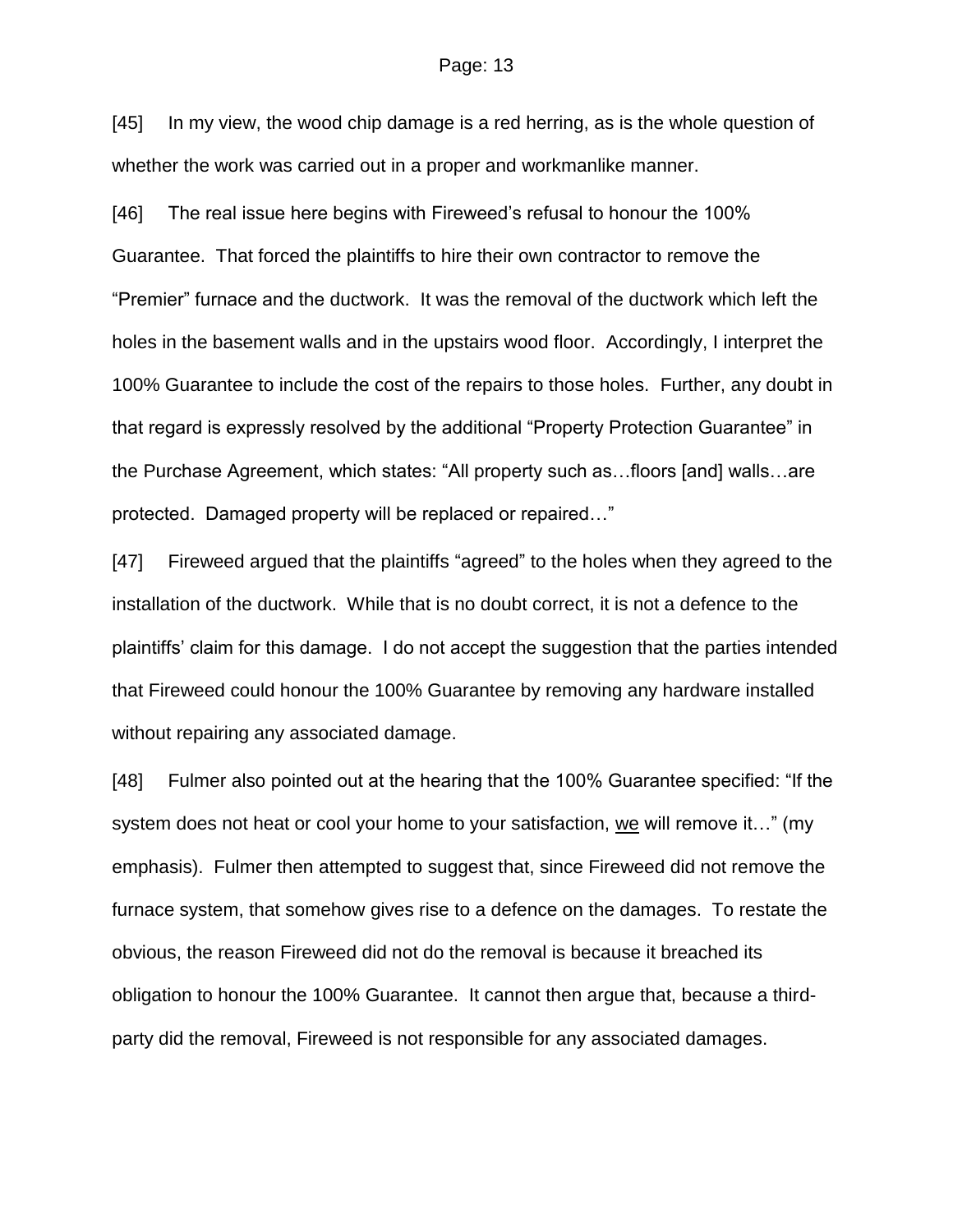[49] Fireweed similarly argued that it was an implied term in the Property Protection Guarantee that any replacements or repairs would be done by Fireweed, not a thirdparty, and that they were not given an opportunity to do the repairs. However, the reason Fireweed was not given an opportunity to do the repairs is because it declined to honour the 100% Guarantee. Once again, it cannot rely on its breach of contract in that regard as a defence to this aspect of the plaintiffs' claim. It was Fireweed's failure to honour the 100% Guarantee which left the plaintiffs with no alternative but to have the removal and associated repairs done by other contractors.

[50] Thus, I conclude that Fireweed has no triable defence to the claim for the floor and wall damage.

## *Issue 2(b): What are the plaintiffs' damages for the repairs to the floors and walls?*

[51] Fireweed's principal complaint here was again that the plaintiffs had only provided estimates for this damage and not actual receipts. While it is correct that Exhibit "K" to Griffis' first affidavit was entitled "ESTIMATE", in relation to the drywall repairs, Griffis nevertheless directly deposed in the affidavit: "The cost to cover the duct holes in the drywall after removal was \$1,050." She further confirmed in her second affidavit:

> "I do not have an invoice for the drywall repair. I confirm that I paid the amount of the quote attached as Exhibit K my first affidavit."

I accept this evidence as proof of the plaintiffs' wall damage in the amount of \$1,050. [52] With respect to the floor damage, Griffis deposed in her first affidavit that she and Bjork obtained a quote from Canada Flooring, because they were the original installers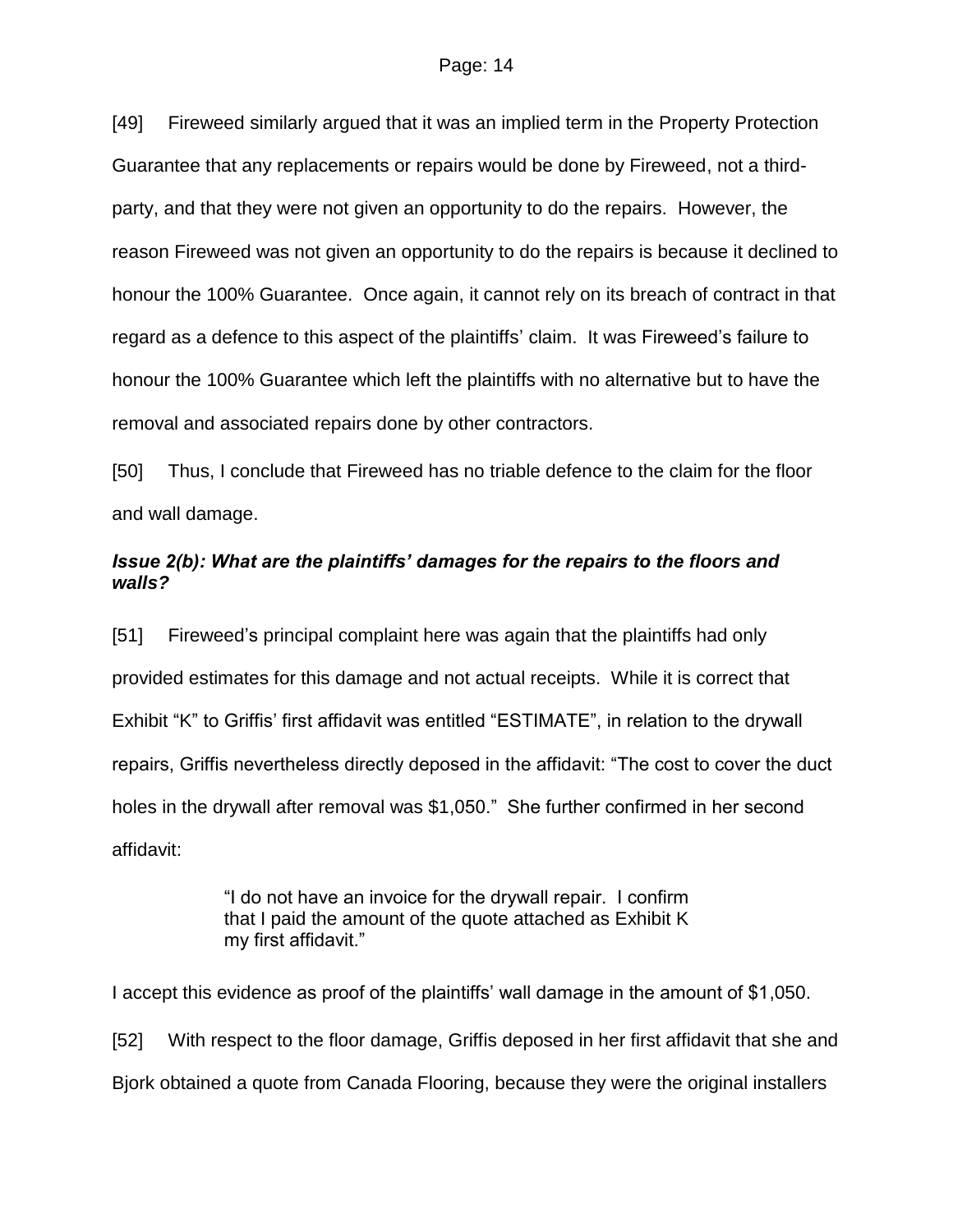of the floor. That quote was dated March 17, 2010 and was referred to as "… A

Quotation to Supply and Install Flooring …". The document then refers to the materials

to be used in the repairs to the living room and laundry room areas, and ends with the

words "To supply and repair both areas - \$1,500.99 + G.S.T." Griffis then deposed:

"… However, we were advised that it would be quicker for our own contractor to do the work. We therefore paid the amount of the quote to our contractor as opposed to Canada Flooring."

[53] Griffis then contradicted herself in her second affidavit where she deposed:

"I have an invoice for the labour required to repair the damage to our floors. It is attached as [an exhibit] to this Affidavit. I do not have an invoice for the materials, as we supplied the materials ourselves through Canada Flooring."

The referenced exhibit is an invoice dated July 15, 2011, but it is only for \$253.75, and states "owner supplied flooring". The Canada Flooring quotation was for both materials and labour and did not specify what portion of the quotation was strictly for the materials the plaintiffs purchased from Canada Flooring and supplied to their contractor. It is also apparent from the above quote that the plaintiffs did not in fact pay the amount of the Canada Flooring quotation to their contractor, contrary to what Griffis deposed to in her first affidavit.

[54] In the result, the plaintiffs have only satisfied me on a balance of probabilities with respect to the cost of the labour for the floor repairs in the amount of \$253.75. The cost of the materials has not been proven.

[55] Thus, the total damages for the repairs to the floors and walls are \$1,303.75  $($1,050 + $253.75).$